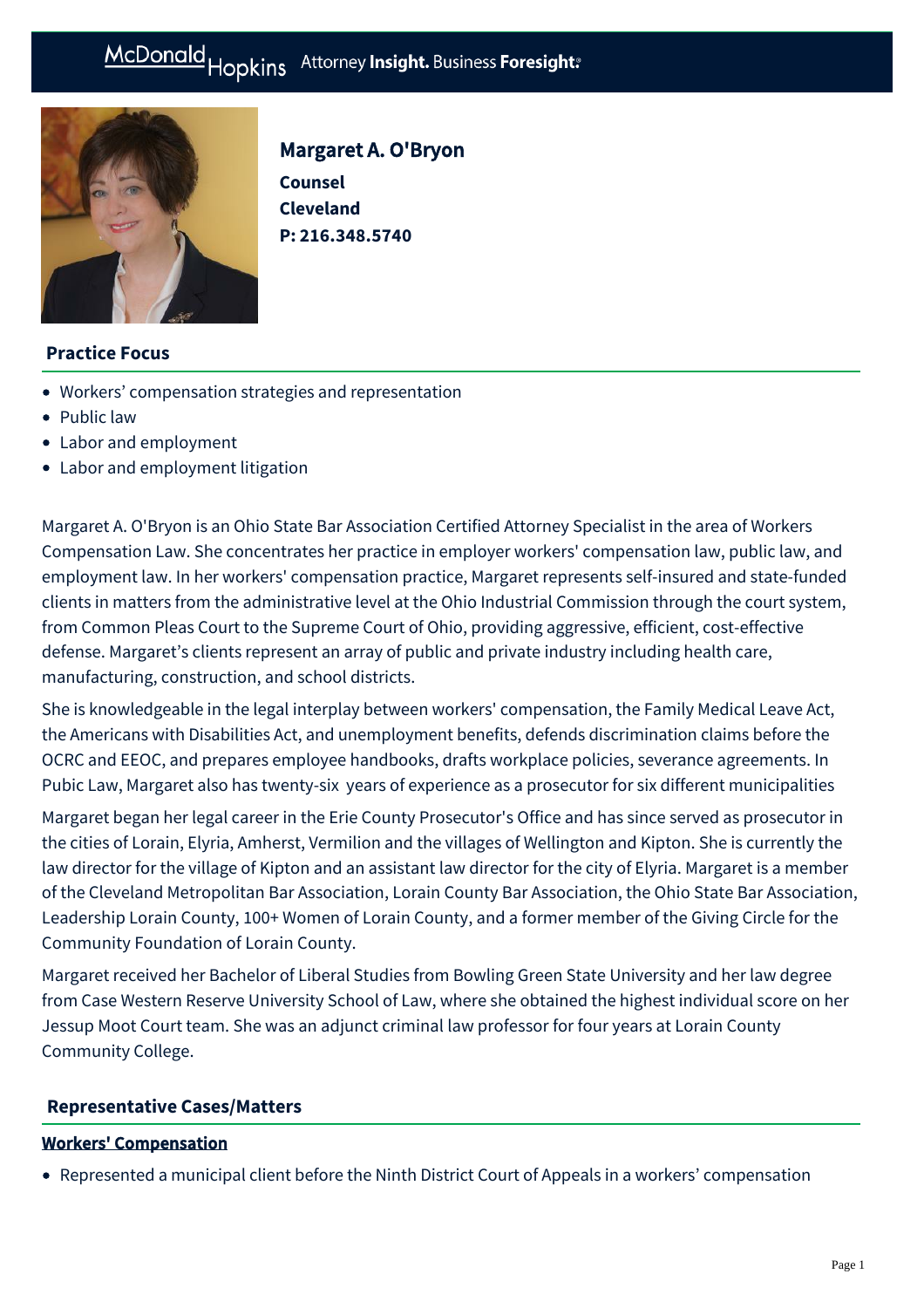matter involving the death of a police officer.

- Successfully represented a client before the Ohio Supreme Court on the issue of workers' compensation retaliation.
- Defense of specific violations of safety requirements (VSSR).
- Representation of employers before the Industrial Commission of Ohio.

## Public Law

- Successfully defended a mayor, council president and council members at trial before the Ohio Elections Commission on the issue of a campaign violation.
- Successfully represented municipality before the Sixth District Court of Appeals on the issue of zoning for commercial fishing.
- Successfully represented a municipality in common pleas court regarding firefighter occupational disease, resulting in dismissal of the case.

### **Admissions - Court**

- Federal Court for the Northern District
- U.S. Supreme Court

### **Admissions - State**

Ohio

### **Education**

- Case Western Reserve University School of Law
- Bowling Green State University

### **Professional Membership**

- Ohio State Bar Association
- Cleveland Metropolitan Bar Association
- Lorain County Bar Association (Co-Chair Public Law Committee; former member Certified Ethics Committee and Judicial Committee)
- Leadership Lorain County
- 100+ Women of Lorain County

### **Public Service and Volunteerism**

- Road to Hope, Board Member
- Alcohol and Drug Addiction Services (ADAS) Board of Lorain County, Board Member
- Model United Nations Program- Vermillion Middle School, Legal Supervisor
- Giving Circle for the Community Foundation of Lorain County, former member